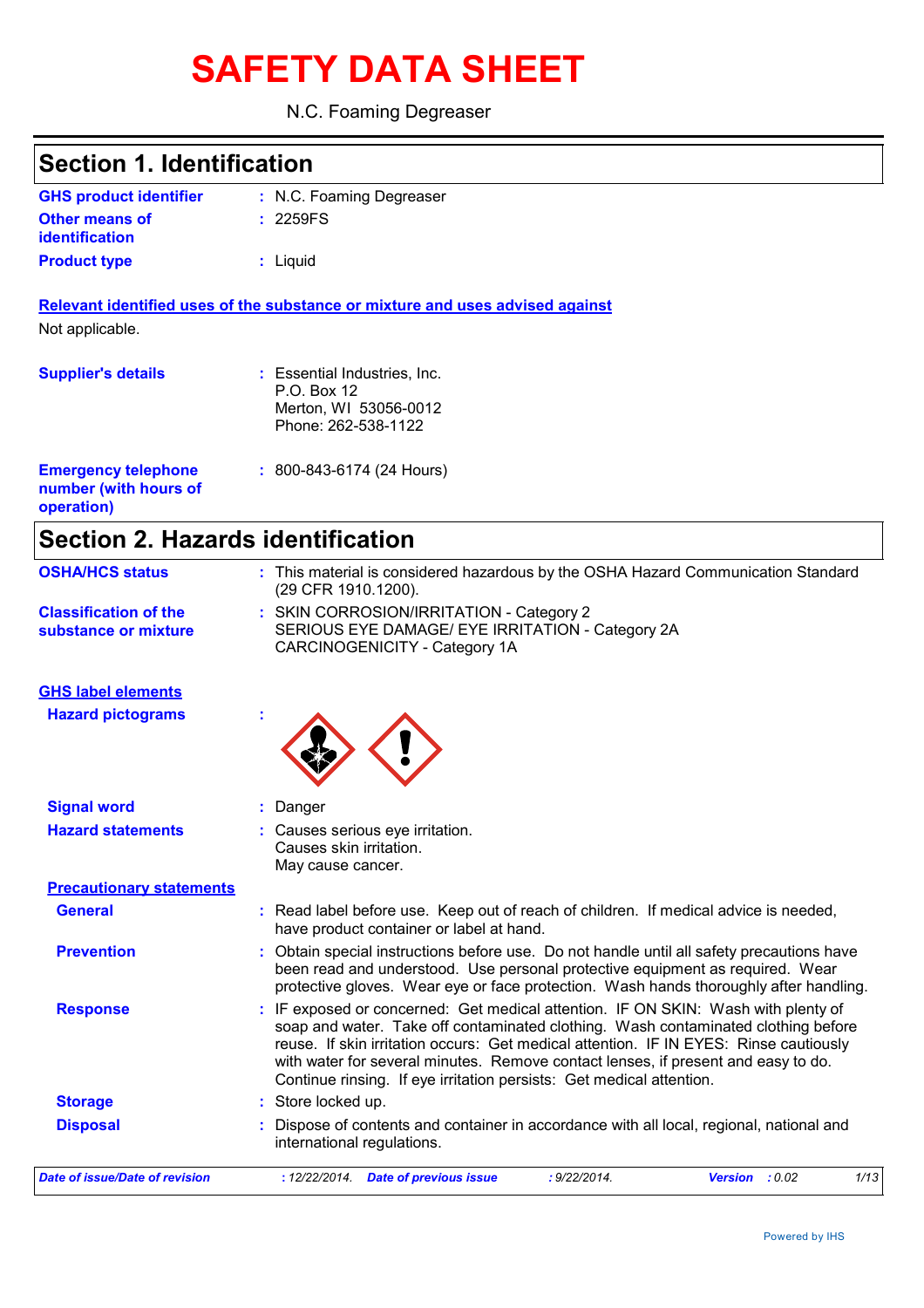### **Section 2. Hazards identification**

**Hazards not otherwise classified**

### **Section 3. Composition/information on ingredients**

**:** None known.

| Substance/mixture                              | : Mixture       |
|------------------------------------------------|-----------------|
| <b>Other means of</b><br><b>identification</b> | : Not available |
|                                                |                 |

#### **CAS number/other identifiers**

| <b>CAS number</b>   | : Not applicable |
|---------------------|------------------|
| <b>Product code</b> | : 2259FS         |

| <b>Ingredient name</b>                     | $\frac{9}{6}$ | <b>CAS number</b> |
|--------------------------------------------|---------------|-------------------|
| Benzenesulfonic acid, C10-16-alkyl derivs. | l5 - 10       | 68584-22-5        |
| Coconut oil diethanolamide                 | $5 - 10$      | 68603-42-9        |
| tetrasodium ethylene diamine tetraacetate  | $1 - 5$       | 64-02-8           |
| $(2$ -methoxymethylethoxy) propanol        | $1 - 5$       | 34590-94-8        |
| <b>I</b> Diethanolamine                    | $1 - 5$       | $111 - 42 - 2$    |
| potassium hydroxide                        | $1 - 5$       | 1310-58-3         |
| sulphuric acid                             | $0 - 1$       | 7664-93-9         |
| trisodium nitrilotriacetate                | $0 - 1$       | 5064-31-3         |

Any concentration shown as a range is to protect confidentiality or is due to batch variation.

**There are no additional ingredients present which, within the current knowledge of the supplier and in the concentrations applicable, are classified as hazardous to health or the environment and hence require reporting in this section.**

**Occupational exposure limits, if available, are listed in Section 8.**

### **Section 4. First aid measures**

#### **Description of necessary first aid measures**

| <b>Date of issue/Date of revision</b> | 2/13<br>: 12/22/2014 Date of previous issue<br>: 9/22/2014.<br>Version : 0.02                                                                                                                                                                                                                                                                                                                                                                                                                                                                                                                                                                                                                                                                                             |  |
|---------------------------------------|---------------------------------------------------------------------------------------------------------------------------------------------------------------------------------------------------------------------------------------------------------------------------------------------------------------------------------------------------------------------------------------------------------------------------------------------------------------------------------------------------------------------------------------------------------------------------------------------------------------------------------------------------------------------------------------------------------------------------------------------------------------------------|--|
| <b>Ingestion</b>                      | : Wash out mouth with water. Remove dentures if any. Remove victim to fresh air and<br>keep at rest in a position comfortable for breathing. If material has been swallowed and<br>the exposed person is conscious, give small quantities of water to drink. Stop if the<br>exposed person feels sick as vomiting may be dangerous. Do not induce vomiting<br>unless directed to do so by medical personnel. If vomiting occurs, the head should be<br>kept low so that vomit does not enter the lungs. Get medical attention. Never give<br>anything by mouth to an unconscious person. If unconscious, place in recovery position<br>and get medical attention immediately. Maintain an open airway. Loosen tight clothing<br>such as a collar, tie, belt or waistband. |  |
| <b>Skin contact</b>                   | : Flush contaminated skin with plenty of water. Remove contaminated clothing and<br>shoes. Wash contaminated clothing thoroughly with water before removing it, or wear<br>gloves. Continue to rinse for at least 10 minutes. Get medical attention. Wash clothing<br>before reuse. Clean shoes thoroughly before reuse.                                                                                                                                                                                                                                                                                                                                                                                                                                                  |  |
| <b>Inhalation</b>                     | : Remove victim to fresh air and keep at rest in a position comfortable for breathing. If<br>not breathing, if breathing is irregular or if respiratory arrest occurs, provide artificial<br>respiration or oxygen by trained personnel. It may be dangerous to the person providing<br>aid to give mouth-to-mouth resuscitation. Get medical attention. If unconscious, place<br>in recovery position and get medical attention immediately. Maintain an open airway.<br>Loosen tight clothing such as a collar, tie, belt or waistband. In case of inhalation of<br>decomposition products in a fire, symptoms may be delayed. The exposed person may<br>need to be kept under medical surveillance for 48 hours.                                                       |  |
| <b>Eye contact</b>                    | : Immediately flush eyes with plenty of water, occasionally lifting the upper and lower<br>eyelids. Check for and remove any contact lenses. Continue to rinse for at least 10<br>minutes. Get medical attention.                                                                                                                                                                                                                                                                                                                                                                                                                                                                                                                                                         |  |
|                                       |                                                                                                                                                                                                                                                                                                                                                                                                                                                                                                                                                                                                                                                                                                                                                                           |  |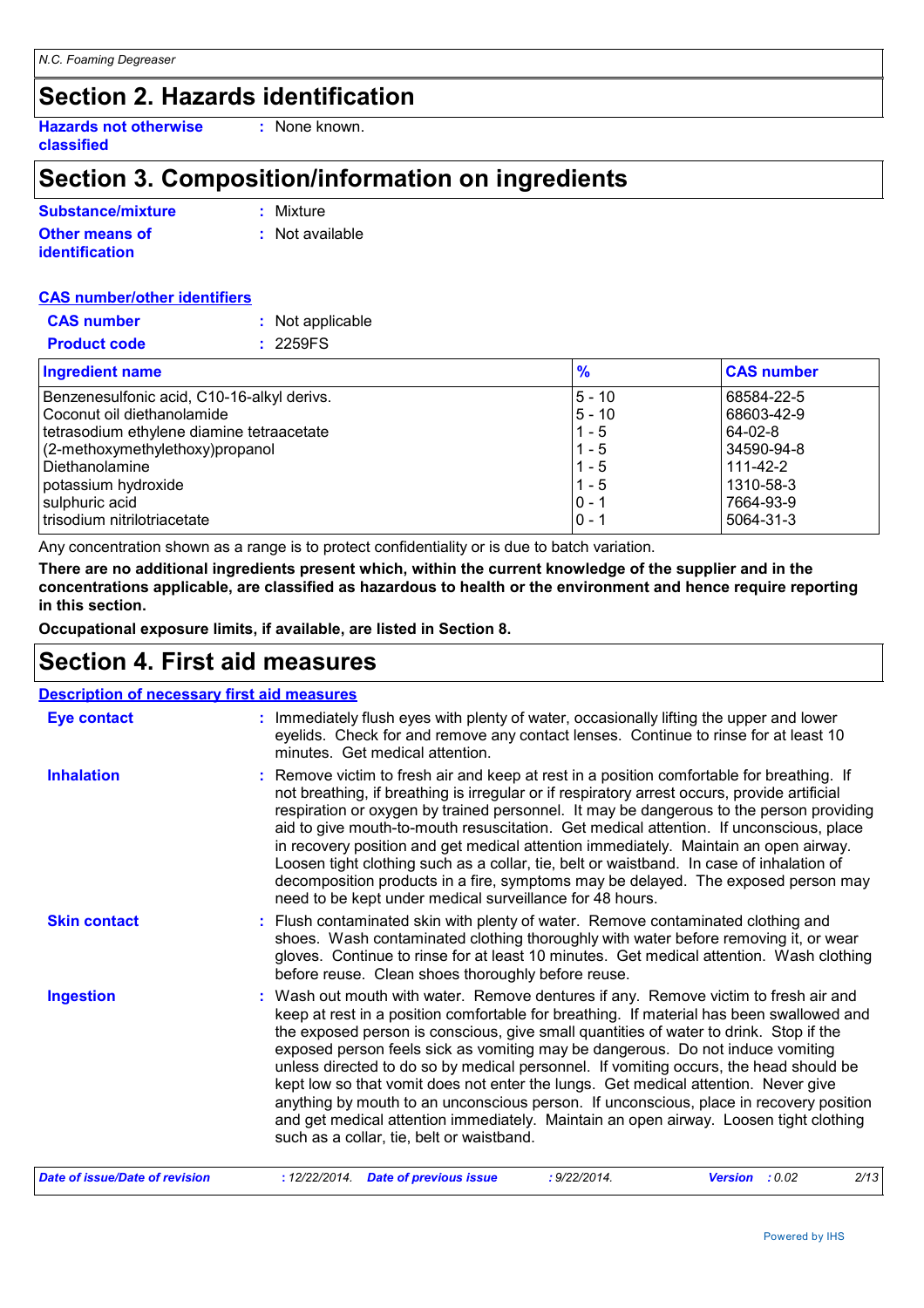## **Section 4. First aid measures**

| <b>Most important symptoms/effects, acute and delayed</b> |                                                                                                                                                                                                                                                                                   |  |
|-----------------------------------------------------------|-----------------------------------------------------------------------------------------------------------------------------------------------------------------------------------------------------------------------------------------------------------------------------------|--|
| <b>Potential acute health effects</b>                     |                                                                                                                                                                                                                                                                                   |  |
| <b>Eye contact</b>                                        | : Causes serious eye irritation.                                                                                                                                                                                                                                                  |  |
| <b>Inhalation</b>                                         | : Exposure to decomposition products may cause a health hazard. Serious effects may<br>be delayed following exposure.                                                                                                                                                             |  |
| <b>Skin contact</b>                                       | : Causes skin irritation.                                                                                                                                                                                                                                                         |  |
| <b>Ingestion</b>                                          | : Irritating to mouth, throat and stomach.                                                                                                                                                                                                                                        |  |
| <b>Over-exposure signs/symptoms</b>                       |                                                                                                                                                                                                                                                                                   |  |
| <b>Eye contact</b>                                        | : Adverse symptoms may include the following:<br>pain or irritation<br>watering<br>redness                                                                                                                                                                                        |  |
| <b>Inhalation</b>                                         | : No specific data.                                                                                                                                                                                                                                                               |  |
| <b>Skin contact</b>                                       | : Adverse symptoms may include the following:<br>irritation<br>redness                                                                                                                                                                                                            |  |
| <b>Ingestion</b>                                          | : No specific data.                                                                                                                                                                                                                                                               |  |
|                                                           | Indication of immediate medical attention and special treatment needed, if necessary                                                                                                                                                                                              |  |
| <b>Notes to physician</b>                                 | : In case of inhalation of decomposition products in a fire, symptoms may be delayed.<br>The exposed person may need to be kept under medical surveillance for 48 hours.                                                                                                          |  |
| <b>Specific treatments</b>                                | : No specific treatment.                                                                                                                                                                                                                                                          |  |
| <b>Protection of first-aiders</b>                         | : No action shall be taken involving any personal risk or without suitable training. If it is<br>suspected that fumes are still present, the rescuer should wear an appropriate mask or<br>self-contained breathing apparatus. It may be dangerous to the person providing aid to |  |

before removing it, or wear gloves.

give mouth-to-mouth resuscitation. Wash contaminated clothing thoroughly with water

#### **See toxicological information (Section 11)**

## **Section 5. Fire-fighting measures**

| <b>Extinguishing media</b>                             |                                                                                                                                                                                                     |              |                          |      |
|--------------------------------------------------------|-----------------------------------------------------------------------------------------------------------------------------------------------------------------------------------------------------|--------------|--------------------------|------|
| <b>Suitable extinguishing</b><br>media                 | : Use an extinguishing agent suitable for the surrounding fire.                                                                                                                                     |              |                          |      |
| <b>Unsuitable extinguishing</b><br>media               | : None known.                                                                                                                                                                                       |              |                          |      |
| <b>Specific hazards arising</b><br>from the chemical   | : In a fire or if heated, a pressure increase will occur and the container may burst.                                                                                                               |              |                          |      |
| <b>Hazardous thermal</b><br>decomposition products     | : Decomposition products may include the following materials:<br>carbon dioxide<br>carbon monoxide<br>nitrogen oxides<br>sulfur oxides<br>phosphorus oxides<br>metal oxide/oxides                   |              |                          |      |
| <b>Special protective actions</b><br>for fire-fighters | : Promptly isolate the scene by removing all persons from the vicinity of the incident if<br>there is a fire. No action shall be taken involving any personal risk or without suitable<br>training. |              |                          |      |
| <b>Date of issue/Date of revision</b>                  | : 12/22/2014.<br><b>Date of previous issue</b>                                                                                                                                                      | : 9/22/2014. | : 0.02<br><b>Version</b> | 3/13 |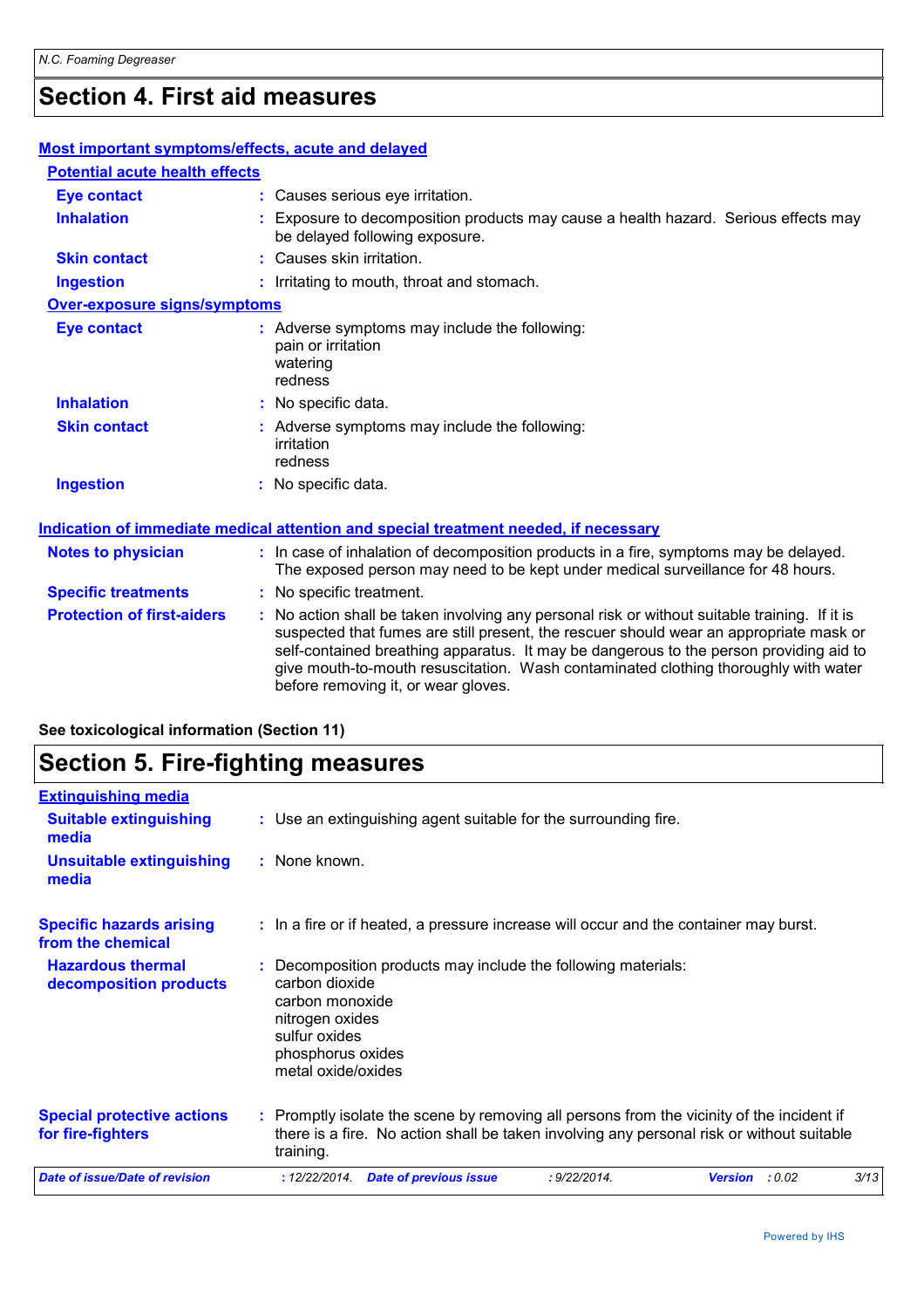### **Section 5. Fire-fighting measures**

Fire-fighters should wear appropriate protective equipment and self-contained breathing **:** apparatus (SCBA) with a full face-piece operated in positive pressure mode. **Special protective equipment for fire-fighters**

### **Section 6. Accidental release measures**

#### **Personal precautions, protective equipment and emergency procedures**

| For non-emergency<br>personnel                        | : No action shall be taken involving any personal risk or without suitable training.<br>Evacuate surrounding areas. Keep unnecessary and unprotected personnel from<br>entering. Do not touch or walk through spilled material. Avoid breathing vapor or mist.<br>Provide adequate ventilation. Wear appropriate respirator when ventilation is<br>inadequate. Put on appropriate personal protective equipment.                                                                                                                                                                                                                                                                                             |
|-------------------------------------------------------|--------------------------------------------------------------------------------------------------------------------------------------------------------------------------------------------------------------------------------------------------------------------------------------------------------------------------------------------------------------------------------------------------------------------------------------------------------------------------------------------------------------------------------------------------------------------------------------------------------------------------------------------------------------------------------------------------------------|
| For emergency responders                              | : If specialised clothing is required to deal with the spillage, take note of any information<br>in Section 8 on suitable and unsuitable materials. See also the information in "For non-<br>emergency personnel".                                                                                                                                                                                                                                                                                                                                                                                                                                                                                           |
| <b>Environmental precautions</b>                      | : Avoid dispersal of spilled material and runoff and contact with soil, waterways, drains<br>and sewers. Inform the relevant authorities if the product has caused environmental<br>pollution (sewers, waterways, soil or air).                                                                                                                                                                                                                                                                                                                                                                                                                                                                              |
| Methods and materials for containment and cleaning up |                                                                                                                                                                                                                                                                                                                                                                                                                                                                                                                                                                                                                                                                                                              |
| <b>Small spill</b>                                    | : Stop leak if without risk. Move containers from spill area. Dilute with water and mop up<br>if water-soluble. Alternatively, or if water-insoluble, absorb with an inert dry material and<br>place in an appropriate waste disposal container. Dispose of via a licensed waste<br>disposal contractor.                                                                                                                                                                                                                                                                                                                                                                                                     |
| <b>Large spill</b>                                    | : Stop leak if without risk. Move containers from spill area. Approach release from<br>upwind. Prevent entry into sewers, water courses, basements or confined areas. Wash<br>spillages into an effluent treatment plant or proceed as follows. Contain and collect<br>spillage with non-combustible, absorbent material e.g. sand, earth, vermiculite or<br>diatomaceous earth and place in container for disposal according to local regulations<br>(see Section 13). Dispose of via a licensed waste disposal contractor. Contaminated<br>absorbent material may pose the same hazard as the spilled product. Note: see<br>Section 1 for emergency contact information and Section 13 for waste disposal. |

## **Section 7. Handling and storage**

| <b>Precautions for safe handling</b>                                             |                                                                                                                                                                                                                                                                                                                                                                                                                                                                                                                                                                                                                                                                              |  |
|----------------------------------------------------------------------------------|------------------------------------------------------------------------------------------------------------------------------------------------------------------------------------------------------------------------------------------------------------------------------------------------------------------------------------------------------------------------------------------------------------------------------------------------------------------------------------------------------------------------------------------------------------------------------------------------------------------------------------------------------------------------------|--|
| <b>Protective measures</b>                                                       | Put on appropriate personal protective equipment (see Section 8). Avoid exposure -<br>obtain special instructions before use. Do not handle until all safety precautions have<br>been read and understood. Do not get in eyes or on skin or clothing. Do not ingest.<br>Avoid breathing vapor or mist. If during normal use the material presents a respiratory<br>hazard, use only with adequate ventilation or wear appropriate respirator. Keep in the<br>original container or an approved alternative made from a compatible material, kept<br>tightly closed when not in use. Empty containers retain product residue and can be<br>hazardous. Do not reuse container. |  |
| <b>Advice on general</b><br>occupational hygiene                                 | Eating, drinking and smoking should be prohibited in areas where this material is<br>handled, stored and processed. Workers should wash hands and face before eating,<br>drinking and smoking. Remove contaminated clothing and protective equipment before<br>entering eating areas. See also Section 8 for additional information on hygiene<br>measures.                                                                                                                                                                                                                                                                                                                  |  |
| <b>Conditions for safe storage,</b><br>including any<br><b>incompatibilities</b> | Store in accordance with local regulations. Store in original container protected from<br>direct sunlight in a dry, cool and well-ventilated area, away from incompatible materials<br>and food and drink. Store locked up. Keep container tightly closed and sealed until<br>ready for use. Containers that have been opened must be carefully resealed and kept<br>upright to prevent leakage. Do not store in unlabeled containers. Use appropriate<br>containment to avoid environmental contamination.                                                                                                                                                                  |  |
| Date of issue/Date of revision                                                   | 4/13<br>: 12/22/2014.<br><b>Date of previous issue</b><br>: 9/22/2014.<br><b>Version</b><br>: 0.02                                                                                                                                                                                                                                                                                                                                                                                                                                                                                                                                                                           |  |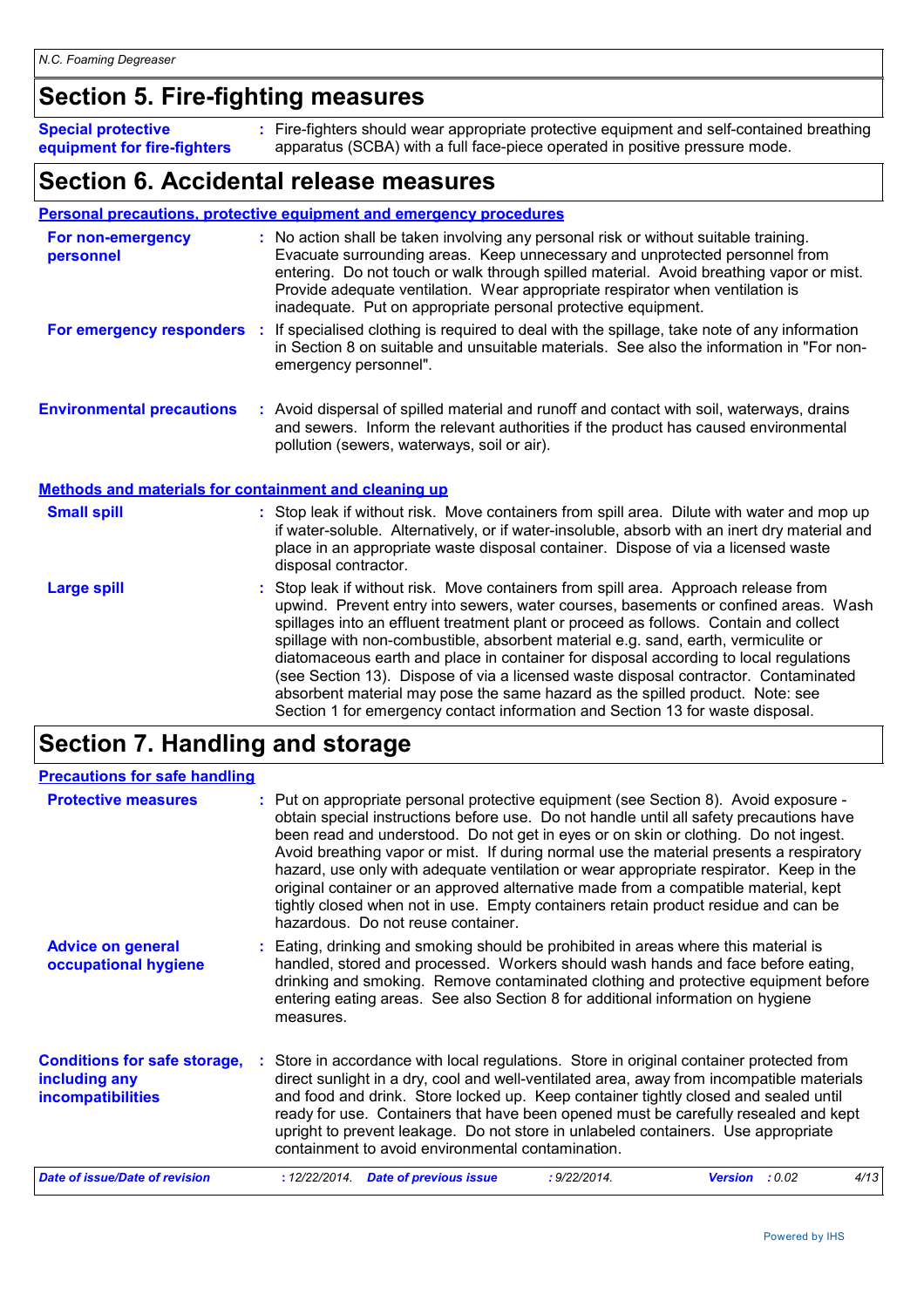## **Section 8. Exposure controls/personal protection**

#### **Control parameters**

#### **Occupational exposure limits**

| <b>Ingredient name</b>          | <b>Exposure limits</b>                             |
|---------------------------------|----------------------------------------------------|
| (2-methoxymethylethoxy)propanol | ACGIH TLV (United States, 6/2013).                 |
|                                 | Absorbed through skin.                             |
|                                 | TWA: 100 ppm 8 hours.                              |
|                                 | TWA: 606 mg/m <sup>3</sup> 8 hours.                |
|                                 | STEL: 150 ppm 15 minutes.                          |
|                                 | STEL: 909 mg/m <sup>3</sup> 15 minutes.            |
|                                 | OSHA PEL 1989 (United States, 3/1989).             |
|                                 | Absorbed through skin.                             |
|                                 | TWA: 100 ppm 8 hours.                              |
|                                 | TWA: 600 mg/m <sup>3</sup> 8 hours.                |
|                                 | STEL: 150 ppm 15 minutes.                          |
|                                 | STEL: 900 mg/m <sup>3</sup> 15 minutes.            |
|                                 | NIOSH REL (United States, 10/2013).                |
|                                 | Absorbed through skin.                             |
|                                 | TWA: 100 ppm 10 hours.                             |
|                                 | TWA: 600 mg/m <sup>3</sup> 10 hours.               |
|                                 | STEL: 150 ppm 15 minutes.                          |
|                                 | STEL: 900 mg/m <sup>3</sup> 15 minutes.            |
|                                 | OSHA PEL (United States, 2/2013).                  |
|                                 | Absorbed through skin.                             |
|                                 | TWA: 100 ppm 8 hours.                              |
|                                 | TWA: 600 mg/m <sup>3</sup> 8 hours.                |
| Diethanolamine                  | OSHA PEL 1989 (United States, 3/1989).             |
|                                 | TWA: 3 ppm 8 hours.                                |
|                                 | TWA: 15 mg/m <sup>3</sup> 8 hours.                 |
|                                 | NIOSH REL (United States, 10/2013).                |
|                                 | TWA: 3 ppm 10 hours.                               |
|                                 | TWA: 15 mg/m <sup>3</sup> 10 hours.                |
|                                 | ACGIH TLV (United States, 6/2013).                 |
|                                 | Absorbed through skin.                             |
|                                 | TWA: 1 mg/m <sup>3</sup> 8 hours. Form: Inhalable  |
|                                 | fraction and vapor                                 |
| potassium hydroxide             | ACGIH TLV (United States, 6/2013).                 |
|                                 | C: $2 \text{ mg/m}^3$                              |
|                                 | OSHA PEL 1989 (United States, 3/1989).             |
|                                 | CEIL: 2 mg/m <sup>3</sup>                          |
|                                 | NIOSH REL (United States, 10/2013).                |
|                                 | TWA: 2 mg/m <sup>3</sup> 10 hours.                 |
| sulphuric acid                  | OSHA PEL 1989 (United States, 3/1989).             |
|                                 | TWA: 1 mg/m <sup>3</sup> 8 hours.                  |
|                                 | NIOSH REL (United States, 10/2013).                |
|                                 | TWA: 1 mg/m $3$ 10 hours.                          |
|                                 | OSHA PEL (United States, 2/2013).                  |
|                                 | TWA: 1 mg/m <sup>3</sup> 8 hours.                  |
|                                 | ACGIH TLV (United States, 6/2013).                 |
|                                 | TWA: 0.2 mg/m <sup>3</sup> 8 hours. Form: Thoracic |
|                                 | fraction                                           |
|                                 |                                                    |

#### **Appropriate engineering controls**

**:** If user operations generate dust, fumes, gas, vapor or mist, use process enclosures, local exhaust ventilation or other engineering controls to keep worker exposure to airborne contaminants below any recommended or statutory limits.

| Date of issue/<br>evision<br>./I late | 12/22/2014<br>the contract of the contract of the contract of the contract of the contract of the contract of the contract of | nate of pro<br>revious issue | $\cdots$<br>22/201'<br>the contract of the contract of the contract of the contract of the contract of the contract of the contract of |  | 0.02 | 5/13 |
|---------------------------------------|-------------------------------------------------------------------------------------------------------------------------------|------------------------------|----------------------------------------------------------------------------------------------------------------------------------------|--|------|------|
|---------------------------------------|-------------------------------------------------------------------------------------------------------------------------------|------------------------------|----------------------------------------------------------------------------------------------------------------------------------------|--|------|------|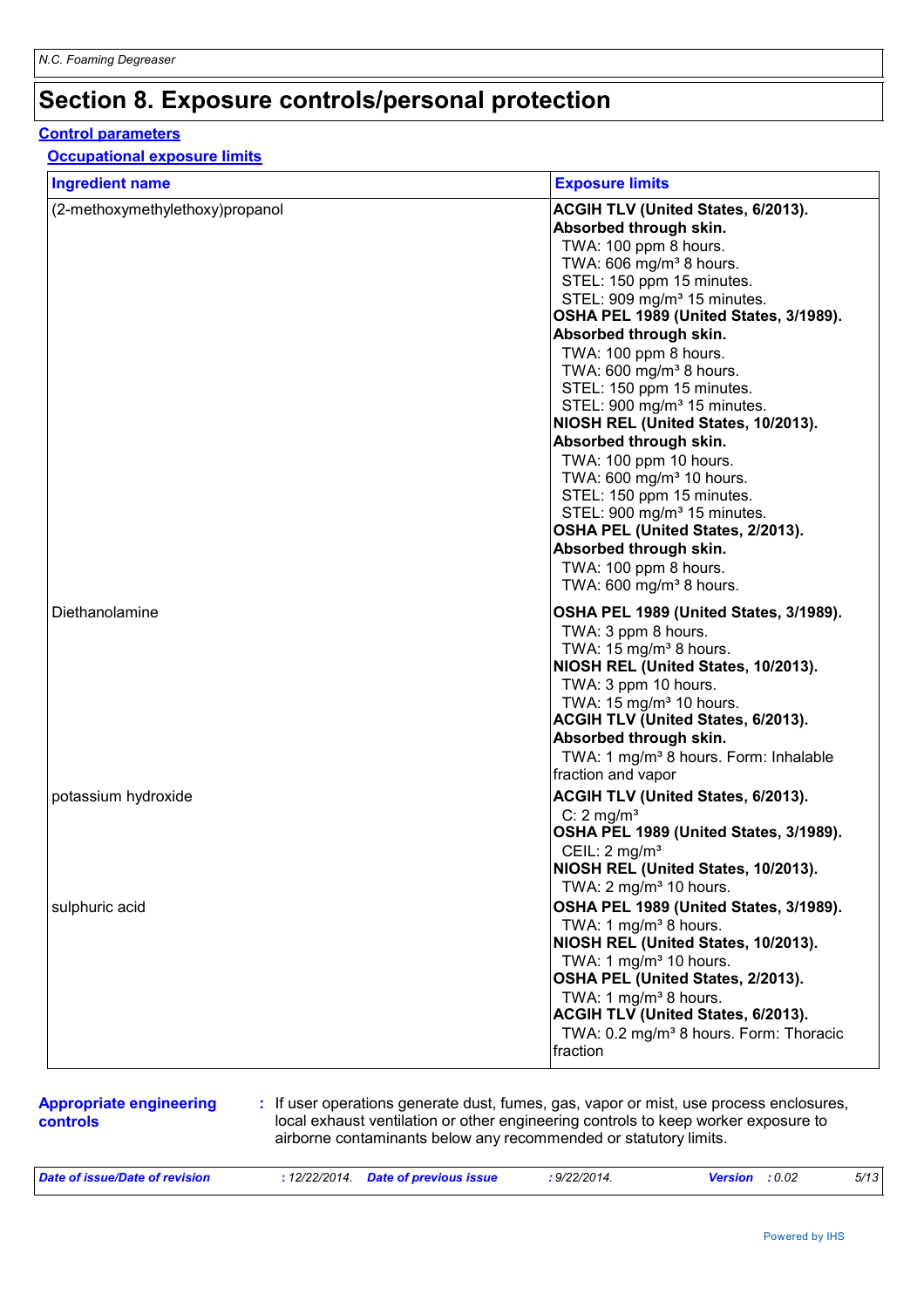## **Section 8. Exposure controls/personal protection**

| <b>Environmental exposure</b><br><b>controls</b> | : Emissions from ventilation or work process equipment should be checked to ensure<br>they comply with the requirements of environmental protection legislation. In some<br>cases, fume scrubbers, filters or engineering modifications to the process equipment<br>will be necessary to reduce emissions to acceptable levels.                                                                                                                                                                                                                                                                                        |  |  |  |  |
|--------------------------------------------------|------------------------------------------------------------------------------------------------------------------------------------------------------------------------------------------------------------------------------------------------------------------------------------------------------------------------------------------------------------------------------------------------------------------------------------------------------------------------------------------------------------------------------------------------------------------------------------------------------------------------|--|--|--|--|
| <b>Individual protection measures</b>            |                                                                                                                                                                                                                                                                                                                                                                                                                                                                                                                                                                                                                        |  |  |  |  |
| <b>Hygiene measures</b>                          | : Wash hands, forearms and face thoroughly after handling chemical products, before<br>eating, smoking and using the lavatory and at the end of the working period.<br>Appropriate techniques should be used to remove potentially contaminated clothing.<br>Wash contaminated clothing before reusing. Ensure that eyewash stations and safety<br>showers are close to the workstation location.                                                                                                                                                                                                                      |  |  |  |  |
| <b>Eye/face protection</b>                       | Safety eyewear complying with an approved standard should be used when a risk<br>assessment indicates this is necessary to avoid exposure to liquid splashes, mists,<br>gases or dusts. If contact is possible, the following protection should be worn, unless<br>the assessment indicates a higher degree of protection: chemical splash goggles.                                                                                                                                                                                                                                                                    |  |  |  |  |
| <b>Skin protection</b>                           |                                                                                                                                                                                                                                                                                                                                                                                                                                                                                                                                                                                                                        |  |  |  |  |
| <b>Hand protection</b>                           | : Chemical-resistant, impervious gloves complying with an approved standard should be<br>worn at all times when handling chemical products if a risk assessment indicates this is<br>necessary. Considering the parameters specified by the glove manufacturer, check<br>during use that the gloves are still retaining their protective properties. It should be<br>noted that the time to breakthrough for any glove material may be different for different<br>glove manufacturers. In the case of mixtures, consisting of several substances, the<br>protection time of the gloves cannot be accurately estimated. |  |  |  |  |
| <b>Body protection</b>                           | Personal protective equipment for the body should be selected based on the task being<br>performed and the risks involved and should be approved by a specialist before<br>handling this product.                                                                                                                                                                                                                                                                                                                                                                                                                      |  |  |  |  |
| <b>Other skin protection</b>                     | : Appropriate footwear and any additional skin protection measures should be selected<br>based on the task being performed and the risks involved and should be approved by a<br>specialist before handling this product.                                                                                                                                                                                                                                                                                                                                                                                              |  |  |  |  |
| <b>Respiratory protection</b>                    | Use a properly fitted, air-purifying or air-fed respirator complying with an approved<br>standard if a risk assessment indicates this is necessary. Respirator selection must be<br>based on known or anticipated exposure levels, the hazards of the product and the safe<br>working limits of the selected respirator.                                                                                                                                                                                                                                                                                               |  |  |  |  |

## **Section 9. Physical and chemical properties**

| <b>Appearance</b>                                      |                                                                                  |        |      |
|--------------------------------------------------------|----------------------------------------------------------------------------------|--------|------|
| <b>Physical state</b>                                  | : Liquid                                                                         |        |      |
| <b>Color</b>                                           | $:$ Amber                                                                        |        |      |
| <b>Odor</b>                                            | $:$ Bland                                                                        |        |      |
| <b>Odor threshold</b>                                  | : Not available                                                                  |        |      |
| pH                                                     | : 10 to 11                                                                       |        |      |
| <b>Melting point</b>                                   | : $0^{\circ}$ C (32 $^{\circ}$ F)                                                |        |      |
| <b>Boiling point</b>                                   | : $100^{\circ}$ C (212 $^{\circ}$ F)                                             |        |      |
| <b>Flash point</b>                                     | : Closed cup: >93.334°C (>200°F)                                                 |        |      |
| <b>Evaporation rate</b>                                | $:$ Not available                                                                |        |      |
| <b>Flammability (solid, gas)</b>                       | : Not available                                                                  |        |      |
| <b>Lower and upper explosive</b><br>(flammable) limits | : Not available                                                                  |        |      |
| <b>Vapor pressure</b>                                  | $:$ <4 kPa (<30 mm Hg) [room temperature]                                        |        |      |
| <b>Vapor density</b>                                   | : $<$ 1 [Air = 1]                                                                |        |      |
| <b>Specific gravity</b>                                | : $1.11$ g/cm <sup>3</sup>                                                       |        |      |
| <b>Date of issue/Date of revision</b>                  | : 9/22/2014.<br><b>Date of previous issue</b><br><b>Version</b><br>: 12/22/2014. | : 0.02 | 6/13 |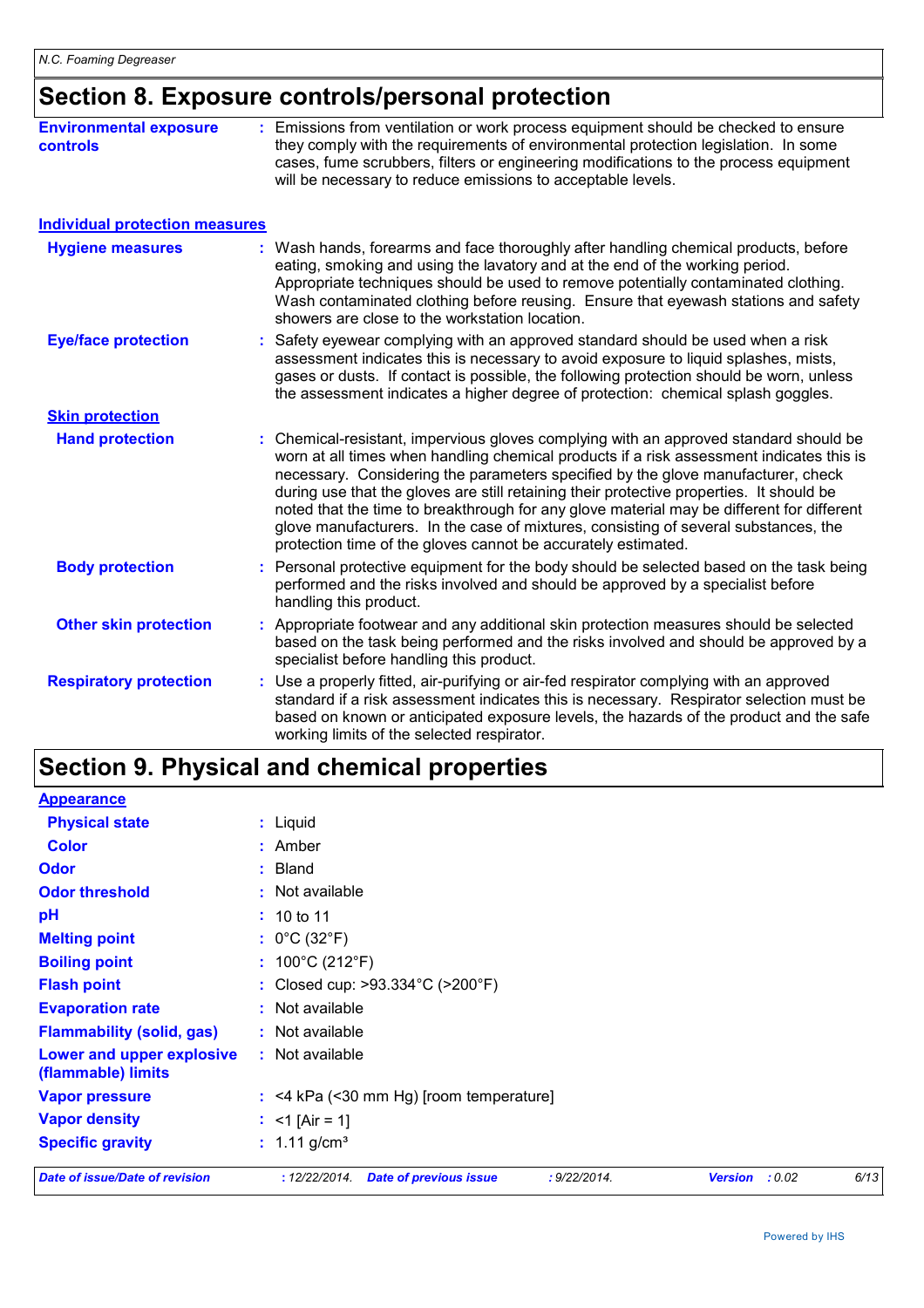## **Section 9. Physical and chemical properties**

| <b>Solubility</b>                                 | $:$ Not available                                                                                                                               |
|---------------------------------------------------|-------------------------------------------------------------------------------------------------------------------------------------------------|
| <b>Partition coefficient: n-</b><br>octanol/water | : Not available                                                                                                                                 |
| <b>Auto-ignition temperature</b>                  | $:$ Not available                                                                                                                               |
| <b>Viscosity</b>                                  | $:$ Not available                                                                                                                               |
| <b>VOC content</b>                                | $: 1\%$                                                                                                                                         |
|                                                   | VOCs are calculated following the requirements under 40 CFR, Part 59, Subpart C for Consumer Products and Subpart D for Architectural Coatings. |

|                                              | Section 10. Stability and reactivity |                                                                                                           |  |  |  |  |  |
|----------------------------------------------|--------------------------------------|-----------------------------------------------------------------------------------------------------------|--|--|--|--|--|
| <b>Reactivity</b>                            |                                      | : No specific test data related to reactivity available for this product or its ingredients.              |  |  |  |  |  |
| <b>Chemical stability</b>                    |                                      | : The product is stable.                                                                                  |  |  |  |  |  |
| <b>Possibility of hazardous</b><br>reactions |                                      | : Under normal conditions of storage and use, hazardous reactions will not occur.                         |  |  |  |  |  |
| <b>Conditions to avoid</b>                   |                                      | : No specific data.                                                                                       |  |  |  |  |  |
| <b>Incompatible materials</b>                |                                      | : No specific data.                                                                                       |  |  |  |  |  |
| <b>Hazardous decomposition</b><br>products   |                                      | : Under normal conditions of storage and use, hazardous decomposition products should<br>not be produced. |  |  |  |  |  |

## **Section 11. Toxicological information**

#### **Information on toxicological effects**

#### **Acute toxicity**

| <b>Product/ingredient name</b>                             | <b>Result</b> | <b>Species</b> | <b>Dose</b> | <b>Exposure</b> |
|------------------------------------------------------------|---------------|----------------|-------------|-----------------|
| Benzenesulfonic acid,<br>C <sub>10</sub> -16-alkyl derivs. | LD50 Dermal   | Rabbit         | 2000 mg/kg  |                 |
|                                                            | LD50 Oral     | Rat            | 775 mg/kg   |                 |
| Coconut oil diethanolamide                                 | LD50 Dermal   | Rabbit         | 12200 mg/kg |                 |
|                                                            | LD50 Oral     | Rat            | 1600 mg/kg  |                 |
| tetrasodium ethylene diamine<br>tetraacetate               | LD50 Oral     | Rat            | $10$ g/kg   |                 |
| (2-methoxymethylethoxy)<br>propanol                        | LD50 Dermal   | Rabbit         | 9500 mg/kg  |                 |
|                                                            | LD50 Oral     | Rat            | 5135 mg/kg  |                 |
| Diethanolamine                                             | LD50 Dermal   | Rabbit         | 12200 mg/kg |                 |
|                                                            | LD50 Oral     | Rat            | 710 mg/kg   |                 |
| potassium hydroxide                                        | LD50 Oral     | Rat            | 273 mg/kg   |                 |
| sulphuric acid                                             | LD50 Oral     | Rat            | 2140 mg/kg  |                 |
| trisodium nitrilotriacetate                                | LD50 Oral     | Rat            | 1100 mg/kg  |                 |

**Irritation/Corrosion**

| Date of issue/Date of revision |  | : 12/22/2014. Date of previous issue | $9/22/2014$ . | <b>Version</b> : 0.02 | 7/13 |
|--------------------------------|--|--------------------------------------|---------------|-----------------------|------|
|--------------------------------|--|--------------------------------------|---------------|-----------------------|------|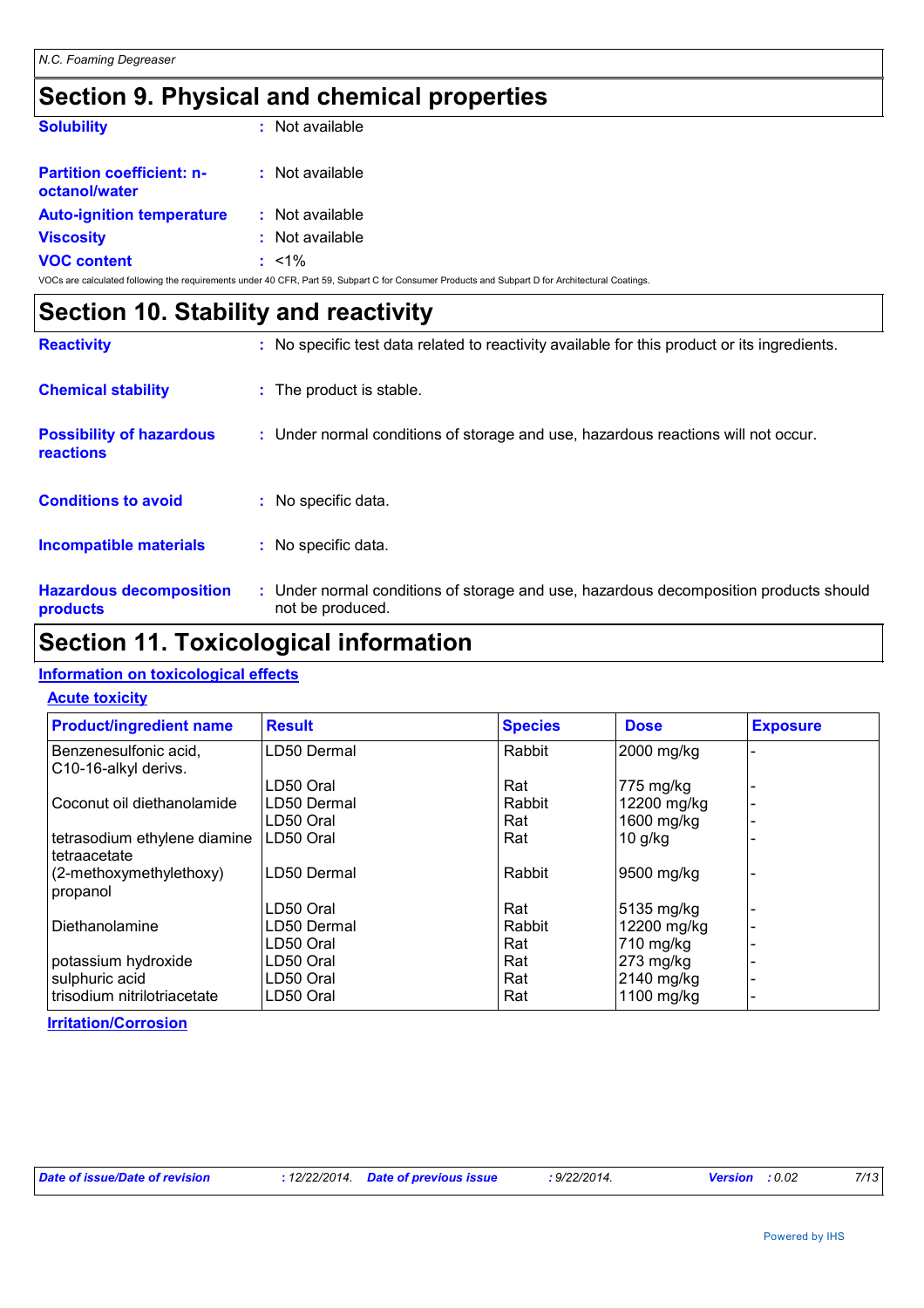## **Section 11. Toxicological information**

| <b>Product/ingredient name</b> | <b>Result</b>            | <b>Species</b> | <b>Score</b>   | <b>Exposure</b>           | <b>Observation</b> |
|--------------------------------|--------------------------|----------------|----------------|---------------------------|--------------------|
| Coconut oil diethanolamide     | Eyes - Severe irritant   | Rabbit         |                | 100                       |                    |
|                                |                          |                |                | microliters               |                    |
|                                | Skin - Moderate irritant | Rabbit         |                | 300                       |                    |
|                                |                          |                |                | microliters               |                    |
| tetrasodium ethylene diamine   | Eyes - Moderate irritant | Rabbit         |                | 24 hours 100              |                    |
| tetraacetate                   |                          |                |                | milligrams                |                    |
|                                | Skin - Moderate irritant | Rabbit         |                | 24 hours 500              |                    |
|                                |                          |                |                | milligrams                |                    |
| (2-methoxymethylethoxy)        | Eyes - Mild irritant     | Human          |                | 8 milligrams              |                    |
| propanol                       | Eyes - Mild irritant     | Rabbit         |                | 24 hours 500              |                    |
|                                |                          |                |                | milligrams                |                    |
|                                | Skin - Mild irritant     | Rabbit         |                | 500                       |                    |
|                                |                          |                |                | milligrams                |                    |
| Diethanolamine                 | Eyes - Severe irritant   | Rabbit         |                | 24 hours 750              |                    |
|                                |                          |                |                | Micrograms                |                    |
|                                | Eyes - Severe irritant   | Rabbit         |                | 5500                      |                    |
|                                |                          |                |                | milligrams                |                    |
|                                | Skin - Mild irritant     | Rabbit         |                | 24 hours 500              |                    |
|                                |                          |                |                | milligrams                |                    |
|                                | Skin - Mild irritant     | Rabbit         |                | 50 milligrams             |                    |
| potassium hydroxide            | Eyes - Moderate irritant | Rabbit         |                | 24 hours 1                |                    |
|                                |                          |                |                | milligrams                |                    |
|                                | Skin - Severe irritant   | Guinea pig     |                | 24 hours 50               |                    |
|                                |                          |                |                | milligrams                |                    |
|                                | Skin - Severe irritant   | Human          | $\blacksquare$ | 24 hours 50               | $\overline{a}$     |
|                                |                          |                |                | milligrams<br>24 hours 50 |                    |
|                                | Skin - Severe irritant   | Rabbit         |                |                           |                    |
| sulphuric acid                 | Eyes - Severe irritant   | Rabbit         |                | milligrams<br>250         |                    |
|                                |                          |                |                | Micrograms                |                    |
|                                | Eyes - Severe irritant   | Rabbit         |                | 0.5 minutes 5             |                    |
|                                |                          |                |                | milligrams                |                    |
|                                |                          |                |                |                           |                    |

#### **Sensitization**

Not available.

#### **Mutagenicity**

Not available.

#### **Carcinogenicity**

Not available.

#### **Classification**

| <b>Product/ingredient name</b>                                                                  | <b>OSHA</b> | <b>IARC</b>    | <b>NTP</b>                      |
|-------------------------------------------------------------------------------------------------|-------------|----------------|---------------------------------|
| Coconut oil diethanolamide<br>I Diethanolamine<br>sulphuric acid<br>trisodium nitrilotriacetate |             | 2Β<br>2Β<br>2B | Known to be a human carcinogen. |
|                                                                                                 |             |                |                                 |

#### **Reproductive toxicity**

Not available.

#### **Teratogenicity**

Not available.

#### **Specific target organ toxicity (single exposure)**

*Date of issue/Date of revision* **:** *12/22/2014. Date of previous issue : 9/22/2014. Version : 0.02 8/13*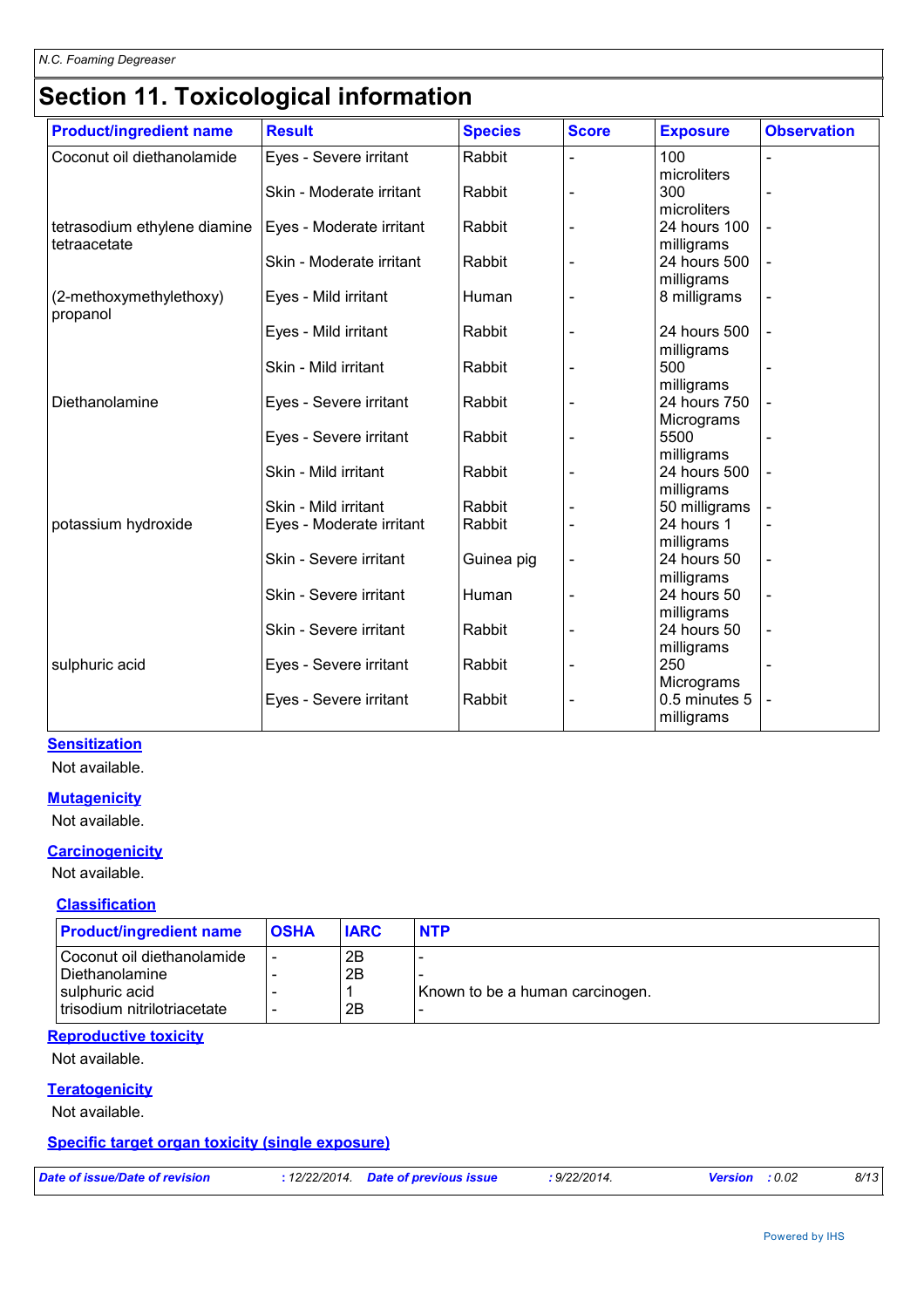## **Section 11. Toxicological information**

Not available.

#### **Specific target organ toxicity (repeated exposure)**

Not available.

#### **Aspiration hazard**

Not available.

| <b>Information on the likely</b><br>routes of exposure              | : Not available                                                                                                       |
|---------------------------------------------------------------------|-----------------------------------------------------------------------------------------------------------------------|
| <b>Potential acute health effects</b>                               |                                                                                                                       |
| <b>Eye contact</b>                                                  | : Causes serious eye irritation.                                                                                      |
| <b>Inhalation</b>                                                   | : Exposure to decomposition products may cause a health hazard. Serious effects may<br>be delayed following exposure. |
| <b>Skin contact</b>                                                 | : Causes skin irritation.                                                                                             |
| <b>Ingestion</b>                                                    | : Irritating to mouth, throat and stomach.                                                                            |
|                                                                     | <b>Symptoms related to the physical, chemical and toxicological characteristics</b>                                   |
| <b>Eye contact</b>                                                  | : Adverse symptoms may include the following:<br>pain or irritation<br>watering<br>redness                            |
| <b>Inhalation</b>                                                   | : No specific data.                                                                                                   |
| <b>Skin contact</b>                                                 | : Adverse symptoms may include the following:<br>irritation<br>redness                                                |
| <b>Ingestion</b>                                                    | : No specific data.                                                                                                   |
| <b>Short term exposure</b><br><b>Potential immediate</b><br>effects | Delayed and immediate effects and also chronic effects from short and long term exposure<br>: Not available           |
| <b>Potential delayed effects</b>                                    | : Not available                                                                                                       |
| <b>Long term exposure</b><br><b>Potential immediate</b><br>effects  | : Not available                                                                                                       |
| <b>Potential delayed effects</b>                                    | : Not available                                                                                                       |
| <b>Potential chronic health effects</b>                             |                                                                                                                       |
| Not available.                                                      |                                                                                                                       |
| <b>General</b>                                                      | : No known significant effects or critical hazards.                                                                   |
| <b>Carcinogenicity</b>                                              | : May cause cancer. Risk of cancer depends on duration and level of exposure.                                         |
| <b>Mutagenicity</b>                                                 | : No known significant effects or critical hazards.                                                                   |
| <b>Teratogenicity</b>                                               | : No known significant effects or critical hazards.                                                                   |
| <b>Developmental effects</b>                                        | : No known significant effects or critical hazards.                                                                   |
| <b>Fertility effects</b>                                            | : No known significant effects or critical hazards.                                                                   |
| <b>Numerical measures of toxicity</b>                               |                                                                                                                       |

**Acute toxicity estimates**

|  |  | Date of issue/Date of revision |  |
|--|--|--------------------------------|--|
|  |  |                                |  |

*Date of issue/Date of revision* **:** *12/22/2014. Date of previous issue : 9/22/2014. Version : 0.02 9/13*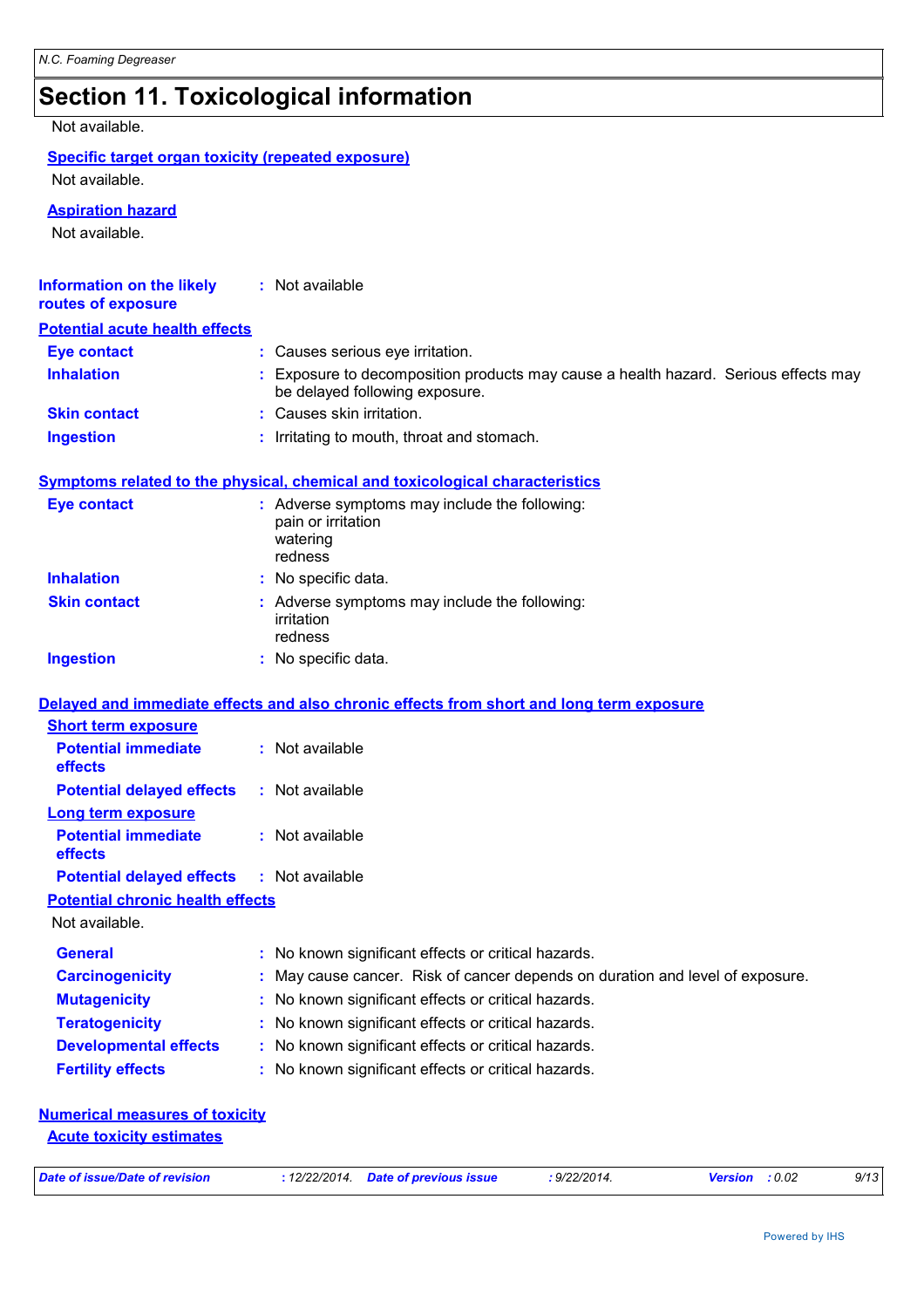## **Section 11. Toxicological information**

| <b>Route</b> | <b>ATE value</b> |
|--------------|------------------|
| Oral         | 3626.2 mg/kg     |
| Dermal       | 23176.5 mg/kg    |

## **Section 12. Ecological information**

| <b>Product/ingredient name</b>                | <b>Result</b>                                    | <b>Species</b>                                                               | <b>Exposure</b> |
|-----------------------------------------------|--------------------------------------------------|------------------------------------------------------------------------------|-----------------|
| Benzenesulfonic acid,<br>C10-16-alkyl derivs. | Acute EC50 5.65 mg/l Fresh water                 | Crustaceans - Ceriodaphnia<br>dubia - Neonate                                | 48 hours        |
| tetrasodium ethylene diamine<br>tetraacetate  | Acute LC50 486000 µg/l Fresh water               | Fish - Lepomis macrochirus                                                   | 96 hours        |
| Diethanolamine                                | Acute EC50 12 mg/l Fresh water                   | Algae - Pseudokirchneriella<br>subcapitata                                   | 96 hours        |
|                                               | Acute LC50 28800 µg/l Fresh water                | Crustaceans - Ceriodaphnia<br>dubia - Neonate                                | 48 hours        |
|                                               | Acute LC50 2150 µg/l Fresh water                 | Daphnia - Daphnia pulex                                                      | 48 hours        |
|                                               | Acute LC50 100 mg/l Fresh water                  | Fish - Pimephales promelas -<br>Juvenile (Fledgling, Hatchling,<br>Weanling) | 96 hours        |
| potassium hydroxide                           | Acute LC50 80 ppm Fresh water                    | Fish - Gambusia affinis - Adult                                              | 96 hours        |
| sulphuric acid                                | Acute LC50 42500 µg/l Marine water               | Crustaceans - Pandalus<br>montagui - Adult                                   | 48 hours        |
|                                               | Acute LC50 42 ppm Fresh water                    | Fish - Gambusia affinis - Adult                                              | 96 hours        |
| trisodium nitrilotriacetate                   | Acute LC50 185000 µg/l Fresh water               | Algae - Navicula seminulum                                                   | 96 hours        |
|                                               | Acute LC50 560000 to 1000000 µg/l<br>Fresh water | Daphnia - Daphnia magna                                                      | 48 hours        |
|                                               | Acute LC50 98000 µg/l Fresh water                | Fish - Oncorhynchus mykiss                                                   | 96 hours        |
|                                               | Chronic NOEC 100000 µg/l Fresh water             | Algae - Algae - Exponential<br>growth phase                                  | 96 hours        |
|                                               | Chronic NOEC 100000 µg/l Fresh water             | Daphnia - Daphnia magna                                                      | 21 days         |

#### **Persistence and degradability**

Not available.

#### **Bioaccumulative potential**

| <b>Product/ingredient name</b>                       | $LoaPow$           | <b>BCF</b> | <b>Potential</b> |
|------------------------------------------------------|--------------------|------------|------------------|
| tetrasodium ethylene diamine   5.01<br>Itetraacetate |                    | 1.8        | low              |
| $(2-methoxymethylethoxy)$<br>propanol                | 0.004              |            | low              |
| I Diethanolamine<br>trisodium nitrilotriacetate      | $-1.43$<br>$-2.62$ |            | l low<br>low     |

| <b>Soil/water partition</b>    | : Not available |
|--------------------------------|-----------------|
| coefficient (K <sub>oc</sub> ) |                 |
|                                |                 |

**Other adverse effects** : No known significant effects or critical hazards.

| Date of issue/Date of revision | : 12/22/2014 Date of previous issue | : 9/22/2014. | <b>Version</b> : 0.02 | 10/13 |
|--------------------------------|-------------------------------------|--------------|-----------------------|-------|
|                                |                                     |              |                       |       |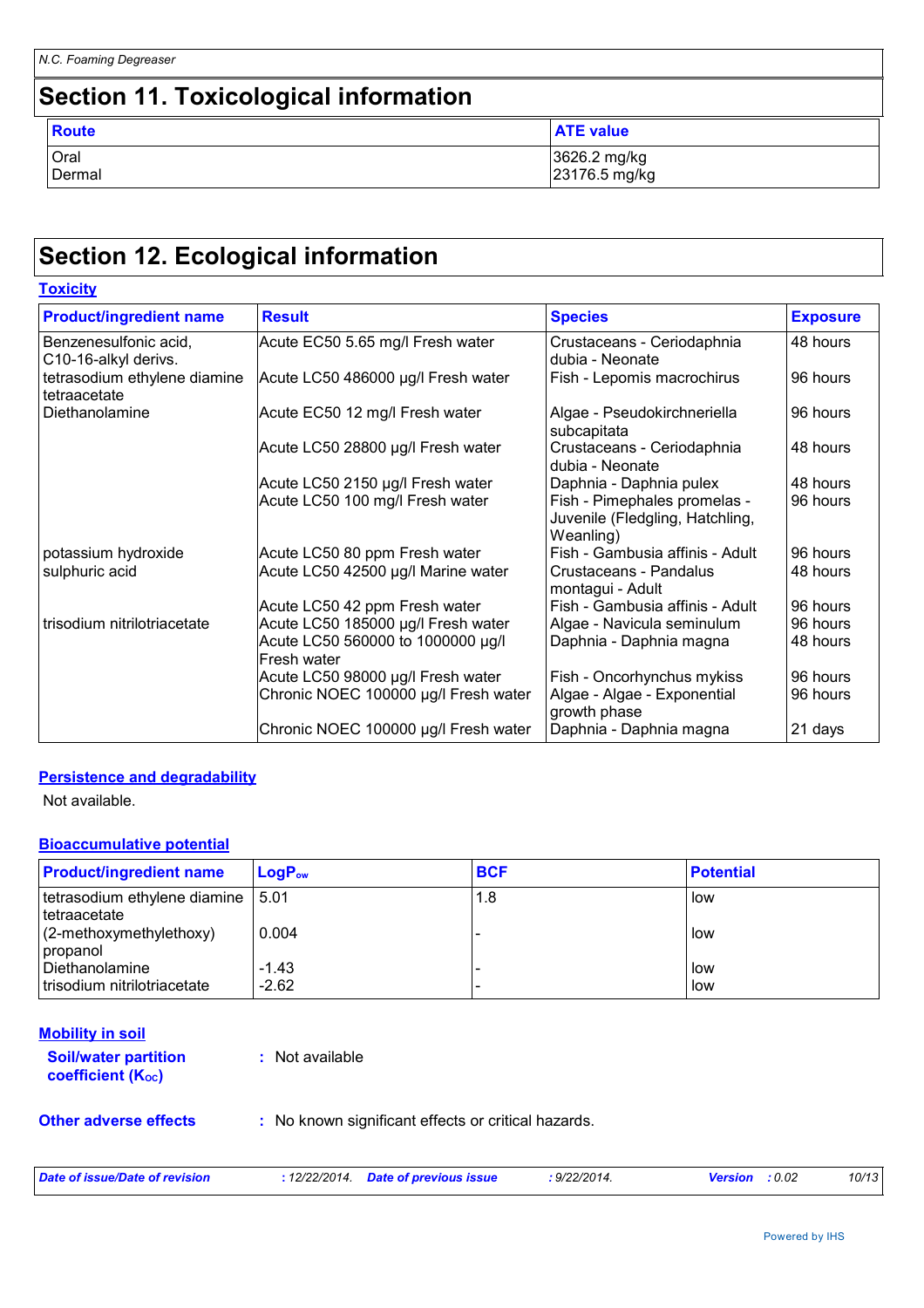### **Section 13. Disposal considerations**

**Disposal methods :**

The generation of waste should be avoided or minimized wherever possible. Disposal of this product, solutions and any by-products should at all times comply with the requirements of environmental protection and waste disposal legislation and any regional local authority requirements. Dispose of surplus and non-recyclable products via a licensed waste disposal contractor. Waste should not be disposed of untreated to the sewer unless fully compliant with the requirements of all authorities with jurisdiction. Waste packaging should be recycled. Incineration or landfill should only be considered when recycling is not feasible. This material and its container must be disposed of in a safe way. Care should be taken when handling emptied containers that have not been cleaned or rinsed out. Empty containers or liners may retain some product residues. Avoid dispersal of spilled material and runoff and contact with soil, waterways, drains and sewers.

### **Section 14. Transport information**

|                                      | <b>DOT Classification</b> | <b>IMDG</b>     | <b>IATA</b>   |
|--------------------------------------|---------------------------|-----------------|---------------|
| <b>UN</b> number                     | Not regulated             | Not regulated   | Not regulated |
| <b>UN proper shipping</b><br>name    | $\overline{\phantom{a}}$  |                 |               |
| <b>Transport hazard</b><br>class(es) | $\overline{\phantom{0}}$  |                 |               |
| <b>Packing group</b>                 | $\overline{\phantom{a}}$  | $\qquad \qquad$ | -             |
| Environmental<br>hazards             | No.                       | No.             | No.           |
| <b>Additional</b><br>information     |                           |                 |               |

**Special precautions for user : Transport within user's premises: always transport in closed containers that are** upright and secure. Ensure that persons transporting the product know what to do in the event of an accident or spillage.

**Transport in bulk according :** Not available. **to Annex II of MARPOL 73/78 and the IBC Code**

### **Section 15. Regulatory information**

**U.S. Federal regulations : United States inventory (TSCA 8b)**: All components are listed or exempted.

| <b>Clean Air Act Section 112 : Listed</b><br>(b) Hazardous Air<br><b>Pollutants (HAPS)</b><br><b>SARA 311/312</b> |                                                                      |
|-------------------------------------------------------------------------------------------------------------------|----------------------------------------------------------------------|
| <b>Classification</b>                                                                                             | : Immediate (acute) health hazard<br>Delayed (chronic) health hazard |

**Composition/information on ingredients**

| Date of issue/Date of revision | : 12/22/2014 Date of previous issue | : 9/22/2014. | <b>Version</b> : 0.02 | 11/13 |
|--------------------------------|-------------------------------------|--------------|-----------------------|-------|
|                                |                                     |              |                       |       |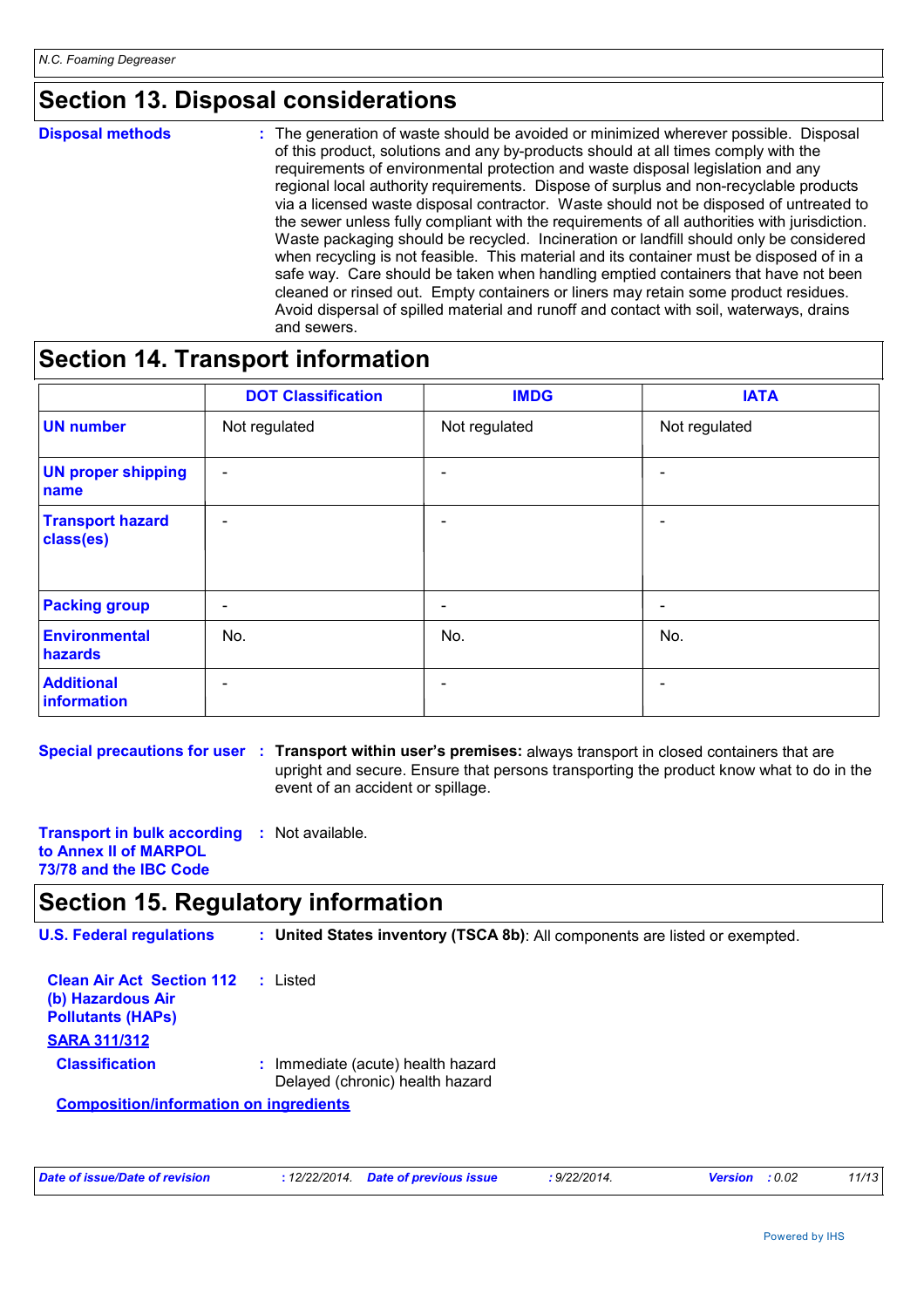### **Section 15. Regulatory information**

| <b>Name</b>                                   | $\frac{9}{6}$ | <b>Fire</b><br>hazard | <b>Sudden</b><br>release of<br><b>pressure</b> | <b>Reactive</b> | <b>Immediate</b><br>(acute)<br>health<br>hazard | <b>Delayed</b><br>(chronic)<br>health<br>hazard |
|-----------------------------------------------|---------------|-----------------------|------------------------------------------------|-----------------|-------------------------------------------------|-------------------------------------------------|
| Benzenesulfonic acid, C10-16-alkyl<br>derivs. | $5 - 10$      | No.                   | No.                                            | No.             | Yes.                                            | No.                                             |
| Coconut oil diethanolamide                    | $5 - 10$      | No.                   | No.                                            | No.             | Yes.                                            | Yes.                                            |
| tetrasodium ethylene diamine<br>tetraacetate  | - 5           | Yes.                  | No.                                            | No.             | Yes.                                            | No.                                             |
| (2-methoxymethylethoxy)propanol               | - 5           | Yes.                  | No.                                            | No.             | Yes.                                            | No.                                             |
| Diethanolamine                                | - 5           | No.                   | No.                                            | No.             | Yes.                                            | Yes.                                            |
| potassium hydroxide                           | - 5           | No.                   | No.                                            | No.             | Yes.                                            | No.                                             |
| sulphuric acid                                | $0 - 1$       | No.                   | No.                                            | No.             | Yes.                                            | Yes.                                            |
| trisodium nitrilotriacetate                   | $0 - 1$       | Yes.                  | No.                                            | No.             | Yes.                                            | Yes.                                            |

#### **SARA 313**

|                                                  | <b>Product name</b> | <b>CAS number</b> |        |
|--------------------------------------------------|---------------------|-------------------|--------|
| <b>Form R</b> - Reporting<br><b>requirements</b> | Diethanolamine      | 111-42-2          | $\sim$ |

SARA 313 notifications must not be detached from the SDS and any copying and redistribution of the SDS shall include copying and redistribution of the notice attached to copies of the SDS subsequently redistributed.

#### **State regulations**

#### **California Prop. 65**

**WARNING:** This product contains a chemical known to the State of California to cause cancer.

| <b>Ingredient name</b>     | <b>Cancer</b> | <b>Reproductive</b> | No significant risk<br><b>level</b> | <b>Maximum</b><br>acceptable dosage<br><b>level</b> |
|----------------------------|---------------|---------------------|-------------------------------------|-----------------------------------------------------|
| Coconut oil diethanolamide | Yes.          | No.                 | No.                                 | No.                                                 |
| Diethanolamine             | Yes.          | No.                 | No.                                 | No.                                                 |

#### **International regulations**

**Canada inventory :** All components are listed or exempted.

### **Section 16. Other information**

**Hazardous Material Information System (U.S.A.)**



**Caution: HMIS® ratings are based on a 0-4 rating scale, with 0 representing minimal hazards or risks, and 4 representing significant hazards or risks Although HMIS® ratings are not required on SDSs under 29 CFR 1910. 1200, the preparer may choose to provide them. HMIS® ratings are to be used with a fully implemented HMIS® program. HMIS® is a registered mark of the National Paint & Coatings Association (NPCA). HMIS® materials may be purchased exclusively from J. J. Keller (800) 327-6868.**

**The customer is responsible for determining the PPE code for this material.**

**National Fire Protection Association (U.S.A.)**